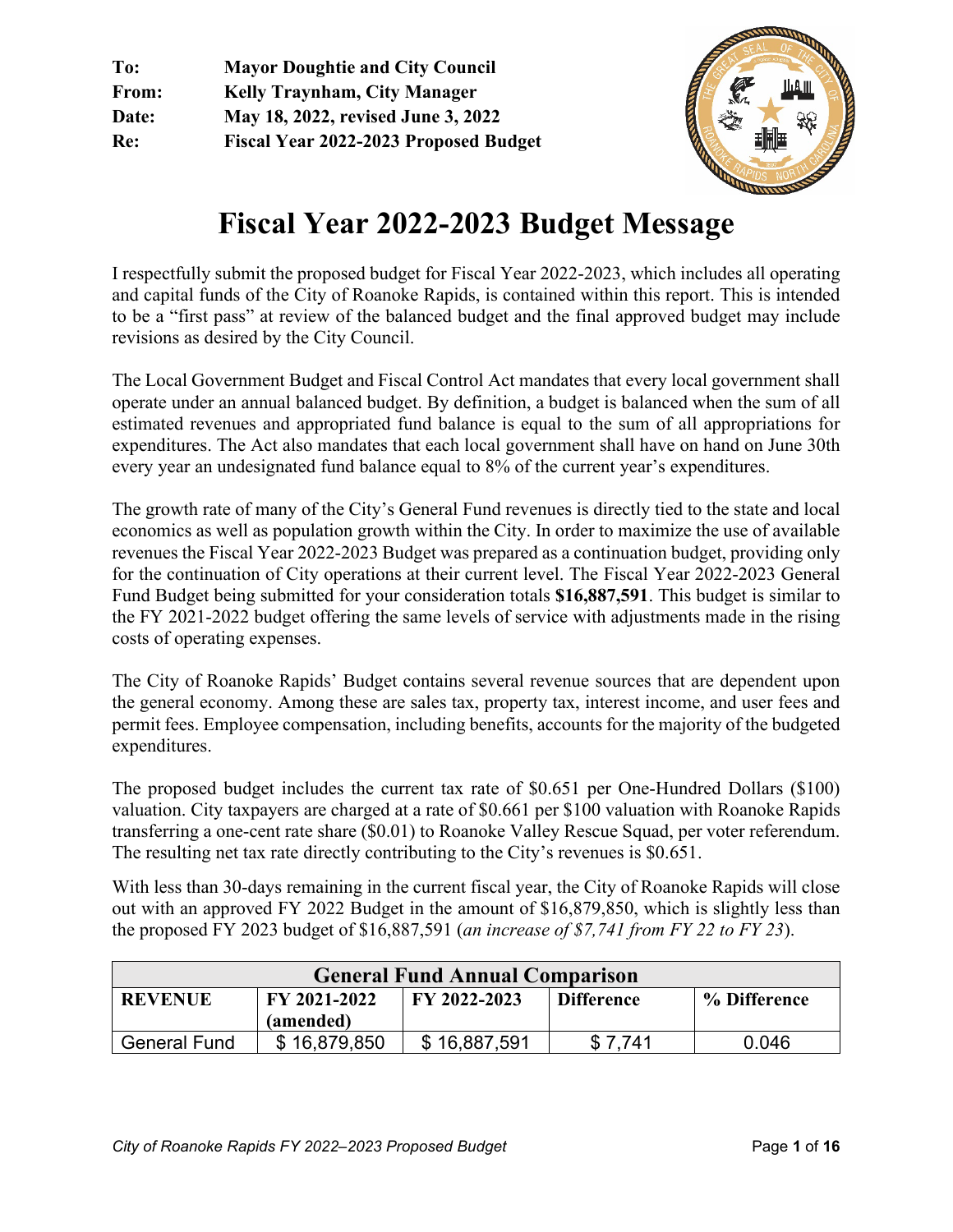# **QUICK FACTS & HIGHLIGHTS**

- $\triangleright$  The proposed annual budget totals \$16,887,591 a 0.046% increase above FY 2021-2022 amended budget as of June 1, 2022.
- The proposed FY 2023 Budget maintains the current NET Ad Valorem tax rate at 65.1 $\phi$  per \$100 of valuation. City taxpayers will pay an Ad Valorem tax rate at  $66.1\ell$  per \$100 of valuation of which  $1\phi$  per \$100 of valuation will be received by the City and then transferred to Roanoke Valley Rescue Squad per voter referendum.
- $\triangleright$  One penny on the tax rate is estimated to generate a net amount of \$85,000 in the upcoming year based on a 98.25% collection rate by Halifax County *after deductions and discounts*.
- $\triangleright$  Residential refuse fees are recommended to increase from \$240 per container, per year to \$265 per container, per year.
- $\triangleright$  Overall expenditures for salaries and benefits for all employees and retirees are estimated at **\$11,051,000** (or **65%** of the overall budget)
	- o *163 fulltime equivalent (FTE) positions with combined salaries and benefits estimated at \$10,495,000 (or 62% of the overall general fund budget).*
	- o *Regular Part Time positions are estimated at approximately \$137,000*
	- o *Seasonal Part Time positions are estimated at approximately \$48,000*
	- o *Retirees/Separation Allowances are estimated at approximately \$371,000*
- $\triangleright$  Staffing levels are proposed to remain at current levels of funding.
- Employee Health Insurance premiums are budgeted to increase to absorb additional costs for the dependent tier coverage at a cost to the city of approximately \$96,000.
- $\triangleright$  A mandatory employer contribution increases of an additional 7.5% to the Local Government Employees' Retirement System (LGERS) is included. This will cost the City an extra \$170,000 (approximately) compared to FY 2021-2022.
- $\triangleright$  The proposed FY 2023 Budget is balanced with a transfer of \$403,683 from the undesignated fund balance.
- $\triangleright$  There are no appropriations requested for other organizations.
- There are incremental increases proposed within the Fee Schedule for FY 2023.
- $\triangleright$  Operating expenditures for public safety (police and fire) are expected to encumber the majority (85%) of the ad valorem tax levy (\$7,221,507). This rate would increase to 91% if the city is expected to pay the E-911 System Cost of \$406,863 estimated for FY 2023.
- $\triangleright$  The FY 2023 budget includes debt service payments on existing obligations. No other major projects have been added to our debt at this time.

The FY 2023 Budget does not include the following expenses from prior-year budgets:

- E-911 Central Communications \$406,863 due to pending judicial opinion
- Carolina CHIPS incentive \$125,000 (final obligation paid FY 22)
- Theatre 2017-B Series Bond payment approximately \$300,000 (note paid in full FY 22).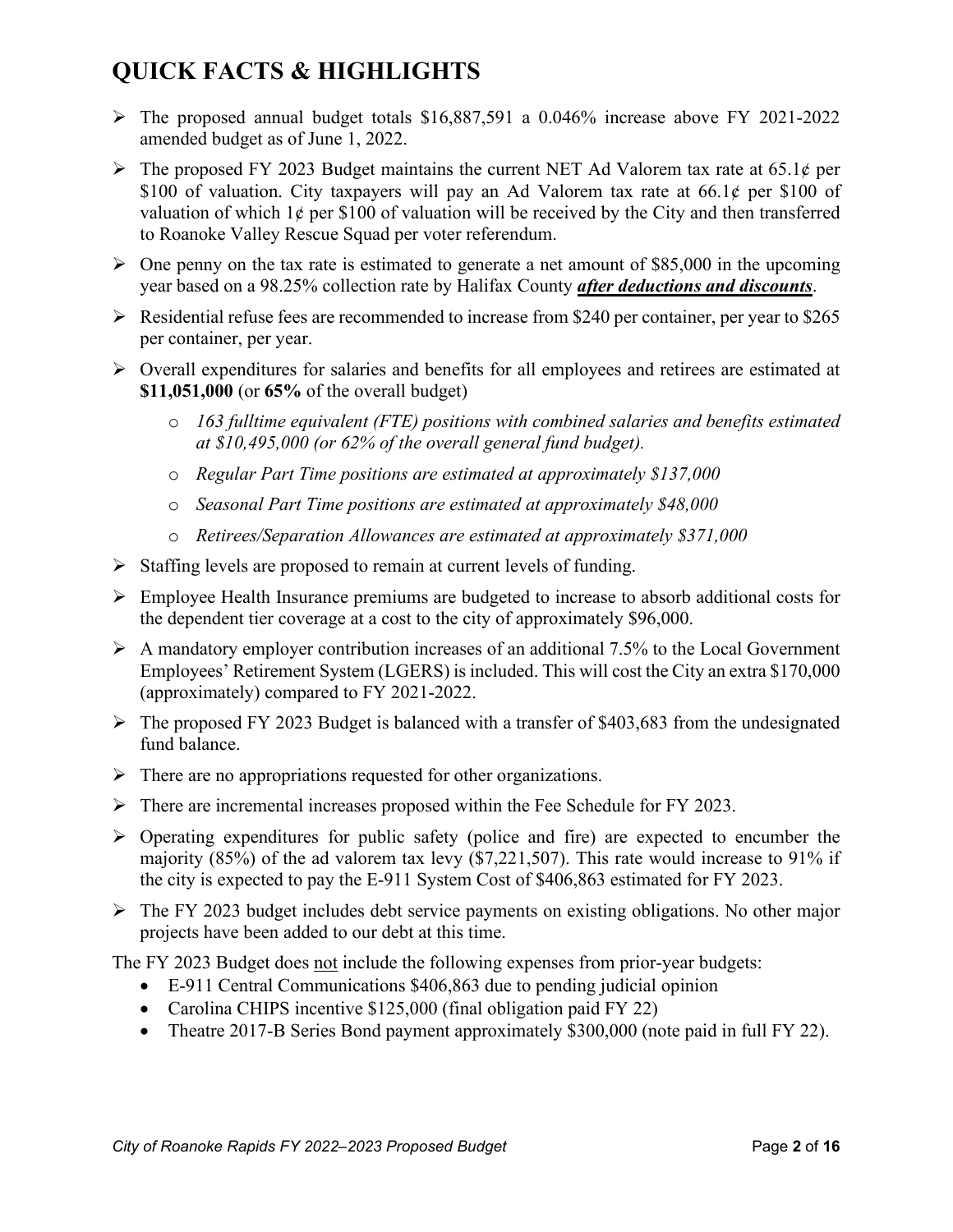# *Looking Back, Looking Ahead*

### **Fiscal Year 2020-2021 (prior year)**

At the end of the FY20-21 fiscal year, unreserved fund balance of the General Fund was \$4,118,325, while total fund balanced reached \$5,535,399. As a measure of the general fund's liquidity, it is useful to compare both unreserved fund balance and total fund balance to total fund expenditures. Unreserved fund balance represented 16% of total General Fund expenditures, while total fund balance represented 26% of that same amount.

At the close of the prior fiscal year (June 30, 2021), the governmental funds of City of Roanoke Rapids reported a **combined** fund balance of \$5,562,408 with a net increase in fund balance of \$1,376,077, per the independent Auditor's 2021 Report.

### **Fiscal Year 2021-2022 (current year)**

On June 1, 2021, City Council adopted Ordinance No. 2021.05 establishing a \$15,850,253 budget for the fiscal year beginning July 1, 2021 and ending June 30, 2022.

About two-weeks later, Ordinance No. 2021.05 was replaced on June 15, 2021 when City Council adopted Ordinance 2021.08 establishing a *revised* FY 21-22 budget to include additional tax revenue and tax expenditure of \$120,000 to be paid to Roanoke Valley Rescue Squad. The resulting operating budget remained at \$15,850,253.

### *FY 2021-2022 Budget Amendments*

*A summary table of FY 2021-2022 Budget Amendments is provided at the end of this section.*

- 1. On July 20, 2021, City Council approved Ordinance No. 2021.09 which amended the FY 2021-2022 budget by transferring \$22,000 from Fund Balance to General Fund for expenditures required for the NC Department of Corrections (NCDOC) Inmate Worker Program.
- 2. On August 3, 2021, City Council approved Ordinance No. 2021.11 which amended the FY 2021-2022 budget by transferring \$612,100 from Fund Balance to General Fund for COLA Salaries & Benefits for City Employees (\$3,000 per full-time employee, adjusted for part-time employees).
- 3. On November 16, 2021, City Council approved Ordinance No. 2021.14 which amended the FY 2021-2022 budget by transferring \$29,000 from Fund Balance to General Fund for the purchase of roll-out trash carts.
- 4. On March 15, 2022, City Council approved Ordinance No. 2022.05 which amended the FY 2021-2022 budget by transferring \$171,497 from Fund Balance to General Fund for the increased expenses in automotive fuels (\$100,000) due to unforeseen global increases and to fund the expense of E-911 System Costs (\$71,497).
- 5. On May 18, 2022, City Council approved Ordinance No. 2022.08 which amended the FY 2021-2022 budget by transferring \$75,000 from Fund Balance to General Fund for the emergency repair of the stormwater drainage system in the area of Jackson Street and 1<sup>st</sup> Street.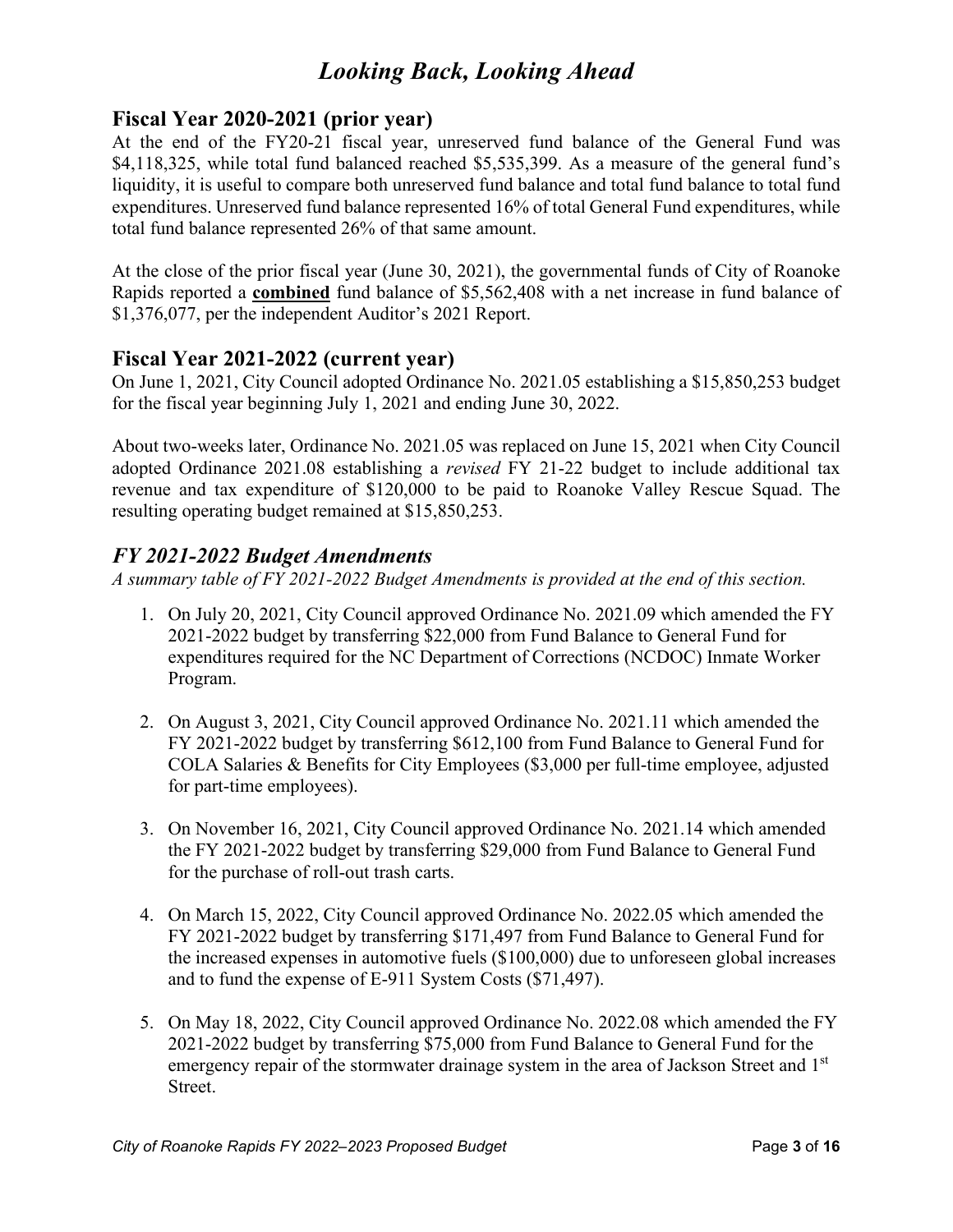| FY 2021-2022 Budget Amendment Summary Table              |                                |                                                |  |  |  |  |  |
|----------------------------------------------------------|--------------------------------|------------------------------------------------|--|--|--|--|--|
| FY 21-22<br><b>Budget</b>                                | \$15,970,253                   | Original budget                                |  |  |  |  |  |
| <b>Amendment by</b><br><b>Ordinance</b><br><b>Number</b> | <b>Transfer</b><br>Amount (\$) | <b>Amendment Purpose</b>                       |  |  |  |  |  |
| 2021.09                                                  | 22,000                         | Inmate Worker Program                          |  |  |  |  |  |
| 2021.11                                                  | 612,100                        | <b>COLA Salaries &amp; Benefits</b>            |  |  |  |  |  |
| 2021.14                                                  | 29,000                         | Roll-out trash carts                           |  |  |  |  |  |
| 2022.05                                                  | 171,497                        | Increase Auto Fuels/gasoline; E-911 payment    |  |  |  |  |  |
| 2022.08                                                  | 75,000                         | Stormwater Drainage System Emergency Repair    |  |  |  |  |  |
|                                                          | 909,597                        | Total Increase to FY 21-22 Operating Budget    |  |  |  |  |  |
|                                                          |                                |                                                |  |  |  |  |  |
|                                                          | \$16,879,850                   | <b>REVISED FY 21-22 Budget with Amendments</b> |  |  |  |  |  |

## **City Manager's Recommended General Fund Budget for FY 2022-2023**

#### *Summary*

Preparing a budget for full services citywide has its share of unknown variables. The General Fund recommended budget for FY 2022-2023 is \$16,887,591, which is a 0.046% increase compared to FY 2021-2022 final amended budget. Approximately \$403,683 of Fund Balance has been appropriated to balance this year's budget to help cover staff increases, insurance increases and other operational expenses, however, projected savings and revenue results may negate the use of fund balance.

This budget was drafted based upon estimated revenue from all usual sources, just as previous years' budgets. The operating budget does not include any resources from the American Rescue Plan (ARP) funding from the Federal government. We anticipate the City will be able to use them in the FY 2022-2023 budget and it is recommended that these funds be utilized for specific program, project, or equipment expenses. This current budget allows departments to maintain a minimal level of services to the City while not recommending raising any taxes. However, the FY 22-23 Proposed Budget includes approximately \$403,683 of Undesignated Fund Balance funds.

This proposed budget includes minimum department manning levels and no capital projects or equipment acquisitions. It includes the minimum level of any travel or per diem expenses as required licensing and certification. However, it also does not include any cost-of-living/merit salary increases or employee bonuses.

We did not include any potential grants in the budget that departments might apply for. If any grants are approved for use, we will ask City Council at that time for a budget amendment for the grant amounts plus any matching funds requirement.

The economic outlook at the time of this year's annual revenue forecast is largely focused on the recovery from COVID and a transition to a post-COVID era. The American Rescue Plan Act (ARPA) has provided \$2.281 million during FY 21-22 and we expect a second (final) allocation of \$2.281 million during FY 22-23. The City will utilize these funds to reimburse for salaries and benefits expenditures during FY 21-22 and FY 22-23 under the **Standard Allowance of the Revenue Replacement Category per U.S. Treasury's Uniform Guidance.** The City should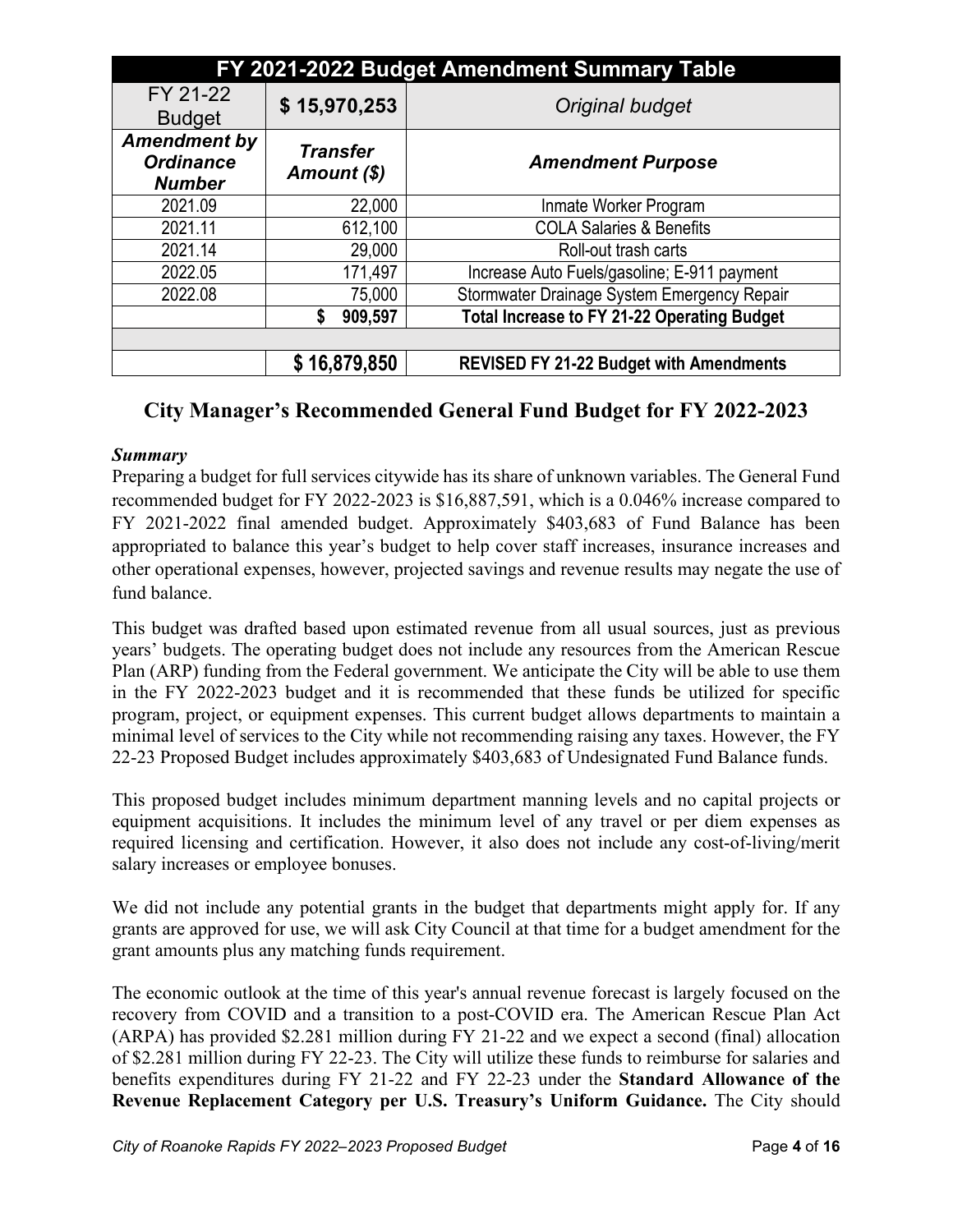strategically plan expenditures with the "offset" revenues following completion of the standard allowance. I am hopeful that the funding will be transformational for our City.

## *Employee Pay and Other Benefits Considered in a Budget*

**Positions by Department**. As of June 3, 2022, the City of Roanoke Rapids employs 163 Full-time Equivalent (FTE) positions of which 20 are currently vacant. There are approximately 11 FTE positions that are unfunded in the proposed FY 2023 Budget and have been "frozen" for several years. The City's Public Works and Parks & Recreation Departments frequently utilize permanent part-time (PPT) staff to assist in year-round operations. The Parks & Recreation Department funds seasonal part-time staff, primarily lifeguards at the pools while the Police Department retains seasonal part-time for occasional duty or special events (i.e. Christmas Parade).

The Table below provides the sum of all employed positions by department and employment status as of June 3, 2022.

| Sum of Positions by Department, June 3, 2022                                                                          |                                     |                                       |                                         |                                               |                                         |  |  |  |
|-----------------------------------------------------------------------------------------------------------------------|-------------------------------------|---------------------------------------|-----------------------------------------|-----------------------------------------------|-----------------------------------------|--|--|--|
| <b>DEPARTMENT</b>                                                                                                     | <b>Full-Time</b><br>(FTE)<br>funded | <b>VACANT</b><br><b>FTE</b><br>funded | <b>FROZEN</b><br><b>FTE</b><br>unfunded | <b>Permanent</b><br><b>Part-Time</b><br>(PPT) | <b>Seasonal</b><br>Part-<br><b>Time</b> |  |  |  |
| Administration & Govt. Bldg.                                                                                          |                                     |                                       |                                         |                                               |                                         |  |  |  |
| <b>Main Street</b>                                                                                                    |                                     |                                       |                                         |                                               |                                         |  |  |  |
| Finance/Payroll/Tax                                                                                                   | 5                                   |                                       |                                         |                                               |                                         |  |  |  |
| Human Resources                                                                                                       |                                     |                                       |                                         |                                               |                                         |  |  |  |
| Planning & Development                                                                                                |                                     | $*1$                                  |                                         |                                               |                                         |  |  |  |
| Police                                                                                                                | 52                                  | 9                                     | 2                                       |                                               |                                         |  |  |  |
| Fire                                                                                                                  | 32                                  |                                       |                                         |                                               |                                         |  |  |  |
| <b>Public Works</b>                                                                                                   | 46                                  | *5                                    | 5                                       | 6                                             |                                         |  |  |  |
| Parks & Recreation                                                                                                    | 16                                  |                                       | 3                                       | 15                                            | 21                                      |  |  |  |
| <b>TOTAL</b>                                                                                                          | 163                                 | 20                                    |                                         | 22                                            | 28                                      |  |  |  |
| * Count will decrease by one (1) pending FTE start date of June 13, 2022 in Planning Dept. and Public Works Dept. The |                                     |                                       |                                         |                                               |                                         |  |  |  |

*TOTAL Vacant FTE count will decrease to 18. NOTE: Vacant FTE positions are included in the FTE funded counts.*

**Retirements.** The Police Department law enforcement officers receive a 5% 401K contribution as mandated by state law. During the  $4<sup>th</sup>$  quarter of FY 2022, salary enhancements were approved by City Council to increase the entry-level pay to improve recruitment, retention, and longevity. Retirement contributions are planned to increase by approximately 1% each year until 2026.

- o The law enforcement officer retirement rate increased from 13.01% to 13.04% in FY 2023.
- o Retirement Rates (non-law enforcement). The City's contribution to regular employee retirement will increase from 12.01% to 12.10% in FY 2023.

**Health Insurance**. The City maintains its association with insurance broker, G.W. Hux & Co., to provide health insurances during FY 2023. Full-time employees are covered at 100% cost to the City. The City supplements the dependent coverage to reduce the overall costs to the individual employee electing coverage for children, spouse, or family members at an estimated cost of approximately \$96,000 based on current enrollment.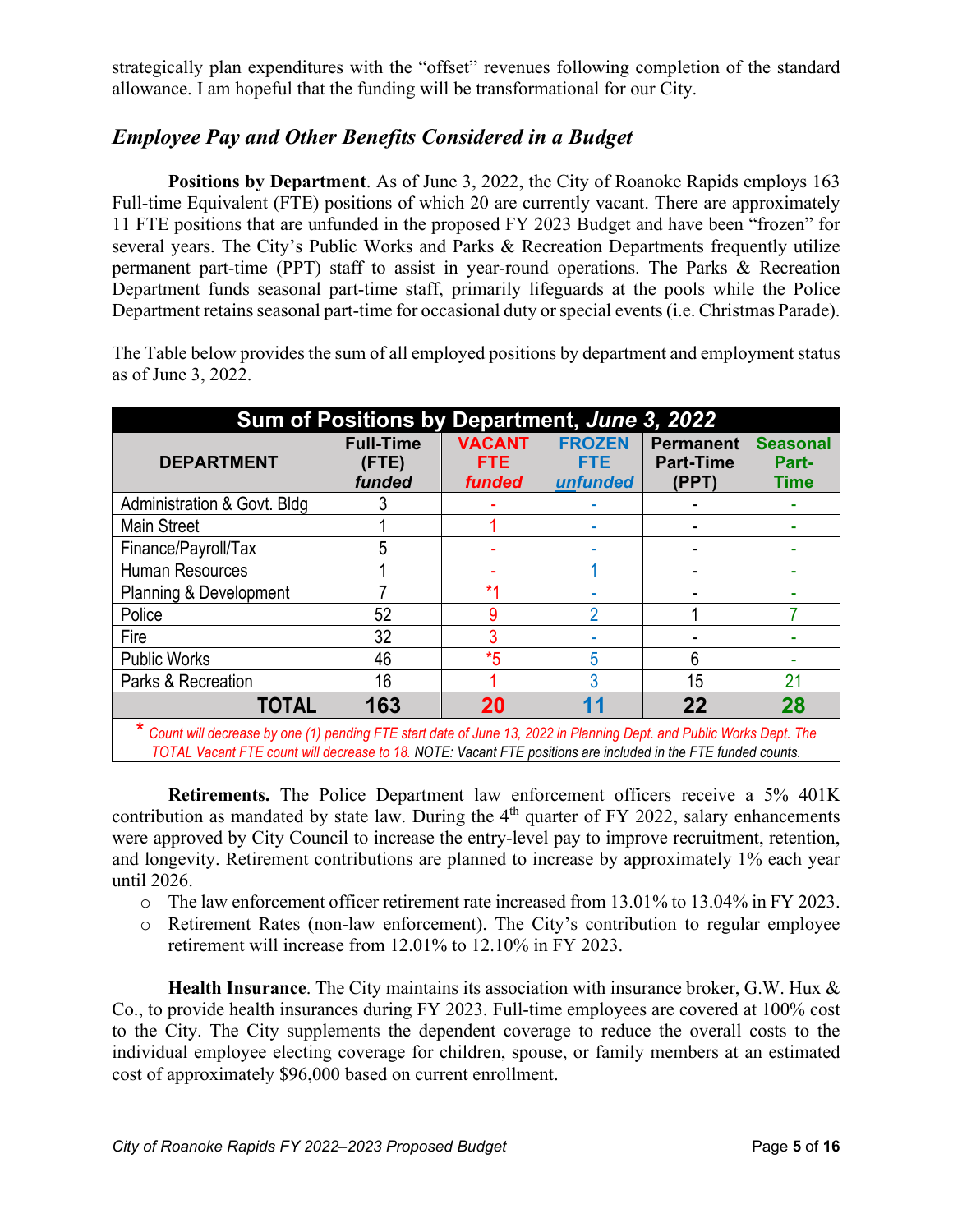# *Revenues*

#### **ECONOMIC SUMMARY**

*Source: NC League of Municipalities Projection of State-Collected Local Government Tax Revenue, April 2022*

#### *COVID-19 and the New Normal*

*Similar to last year's economic outlook, further recovery from the COVID-19 pandemic and the continuing transition to a "new normal" are major drivers causing uncertainty around projections. Within the last year, COVID-19 vaccines have become widely available, and the NC Department of Health and Human Services estimates that 76% of North Carolina adults have received at least one dose. While cases declined throughout the back half of 2021, the rapid spread of Omicron throughout the winter led to a new spike in cases. Regardless, Americans are reporting that they are increasingly more comfortable with activities such as visiting grocery stores, eating out, and attending indoor concerts and events, which is hopefully a positive indicator for economic activity.*

*Unfortunately, as the impact of the pandemic wanes somewhat, another source of uncertainty has emerged in the form of the Russian invasion of Ukraine. Sanctions by the U.S. and other countries throughout the world on Russia include a ban on importing Russian oil, a move that has contributed to rising fuel prices in the U.S. (see below). There may still be impacts to come on items like food prices and the availability of raw materials, to say nothing of the potential implications were the conflict to escalate.*

*Since the final round of federal stimulus checks in early 2021, consumer spending has continued to increase in North Carolina, but future outlooks grow more uncertain and less optimistic. As of late March 2022, North Carolina total consumer spending increased by 16.6% when compared to January 2020. Yet, data from the U.S. Census Bureau's Household Pulse Survey Interactive Tool notes that in the first half of March 2022, an estimated 34.4% of North Carolina adults report difficulties in covering normal household expenses up from 29.9% in the same period last year. The same data set notes that in the first half of March 2022, 23.3% were worried about their ability to pay an energy bill, up from 19.1% in summer 2022.* 

*The Bureau of Economic Analysis estimated personal savings as a percentage of disposable income in February 2022 at 6.3% compared to 13.5% at the same point last year. At the time of this year's memo, gas prices in North Carolina hover around \$3.98/gallon, compared to \$2.63/gallon at this time last year, which will also likely impact the availability of consumers' disposable income.* 

*Inflation is another issue which has greatly affected consumers across the country in recent months. The February 2022 Consumer Price Index Summary indicated an increase of 7.9% over the previous year. As a measure to combat inflation, the Federal Reserve recently raised interest rates from 0.25% to 0.5% and indicated that further hikes are expected throughout 2022. In addition to other factors outlined in this section, inflation and rate hikes may eat into NC consumers' disposable income.*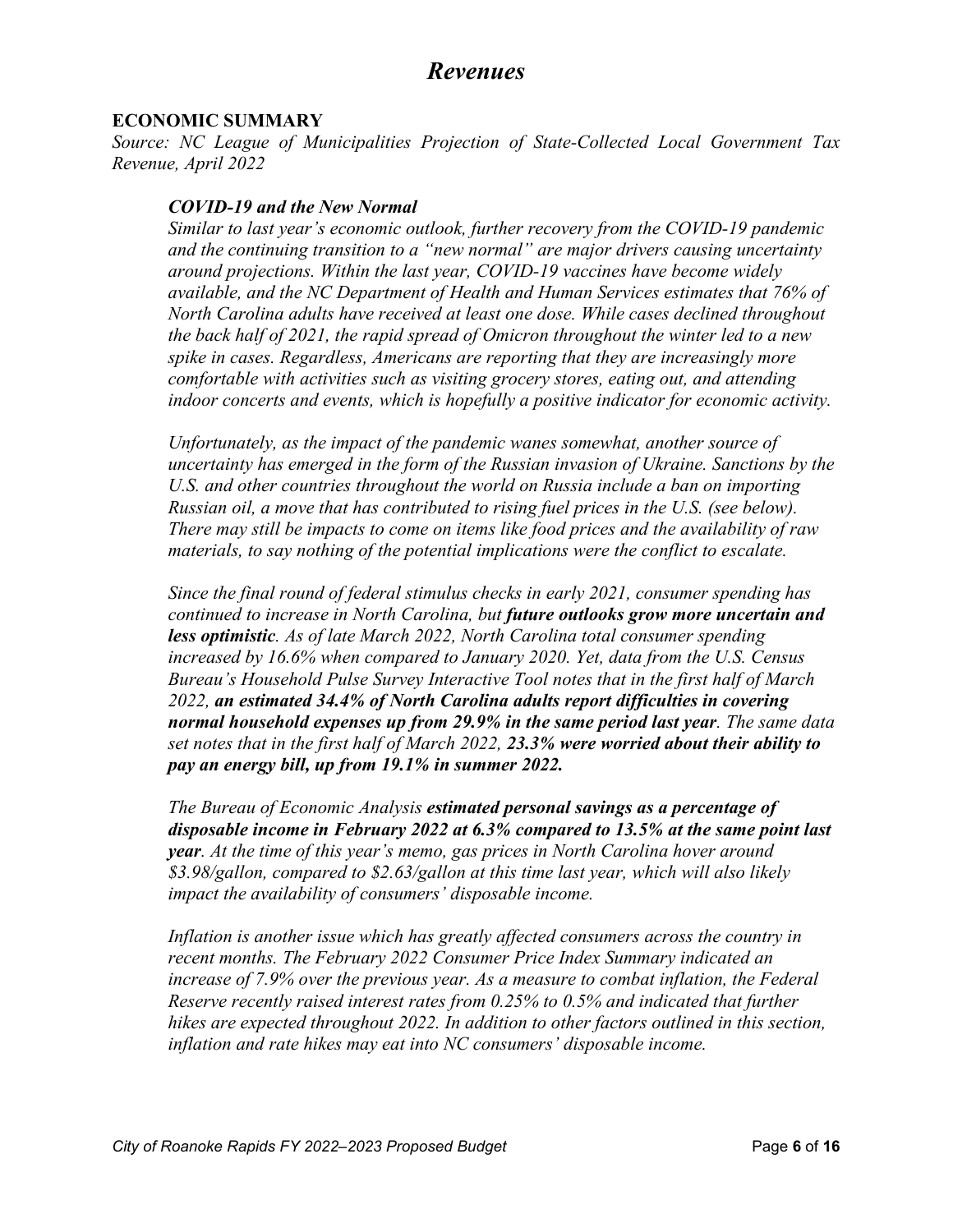### *General Fund Revenue Estimates*

The City's General Fund revenues are most affected by fluctuations in the economy. The sales and use tax, the City's second largest revenue, is elastic as it's impacted by the economy and consumer consumption. Limited incremental growth and redevelopment have resulted in minor increases in the taxable valuation of property in the City while the majority of housing stock continues to age beyond 50-years since construction. Unfortunately, the tax base has not outpaced inflation for the coming year. For Fiscal Year 2022-2023, the General Fund has a total budget of \$16,887,591.

**Ad Valorem Taxes:** Ad valorem tax is the tax applied to each \$100 dollar of property value as determined by the Halifax County tax office. The City of Roanoke Rapids ad valorem tax rate per \$100 of value is \$0.0661 (or 66.1 cents), which includes the recently approved voter referendum to provide a one-cent (\$0.01) tax to the Roanoke Valley Rescue Squad (RVRS). Therefore, the NET tax rate utilized to prepare the FY 2023 Budget is \$0.0651 per \$100 of property value assessed by Halifax County.

The personal property and real property tax is slowly gaining value, and signs of incremental new growth are taking place.

- **FY 23 Estimated Revenue: \$7,221,507**
- Prior year:  $$7,134,672$

Halifax County completed a revaluation during 2020 and the next scheduled revaluation is 2024.

### *Analysis of the current tax levy*

The city-wide levy for the fiscal year that ended June 30, 2021 was based on a Total Property Valuation for Real Estate & Personal Property at \$1,140,733,948 and Motor Vehicles at \$148,233,948, resulting in a combined tax levy of \$1,288,967,896. The Net Valuation for Levy was \$1,288,064,209 after deductions from "Afterlists & Discovery Billings".

At the end of Fiscal Year 2021, the Net Levy city-wide was \$8,385,298 (property and registered vehicles) of which \$8,305,658 was collected (99.05% collection, less \$79,640 uncollected taxes). The high collection rate can be contributed to taxpayers having more disposable income from federal stimulus payments and the real estate transfers from homes being sold/resold.

| $FY$ 2020-2021 Ad Valorem Tax Levy |                                  |                       |               |                |  |  |  |  |
|------------------------------------|----------------------------------|-----------------------|---------------|----------------|--|--|--|--|
|                                    | Motor Vehicles<br>Real<br>Estate | <b>Total Property</b> | After         |                |  |  |  |  |
|                                    | <b>Personal Property</b>         |                       | Valuation     | Discounts est. |  |  |  |  |
| <b>Total Valuation</b>             | 1,140,733,948                    | 148,233,948           | 1,288,967,896 | 1,288,064,209  |  |  |  |  |
| Levy 0.651 rate                    | \$7,426,178                      | \$965,003             | \$8,391,181   | \$8,385,298    |  |  |  |  |

*NOTE: Halifax County receives a collection fee of 2% of all City Tax Payments. Halifax County works with taxpayers for payment plans and incentives (discounts) for early payment, etc. Therefore, the actual levy received by the City of Roanoke Rapids varies from the initial billed amounts.*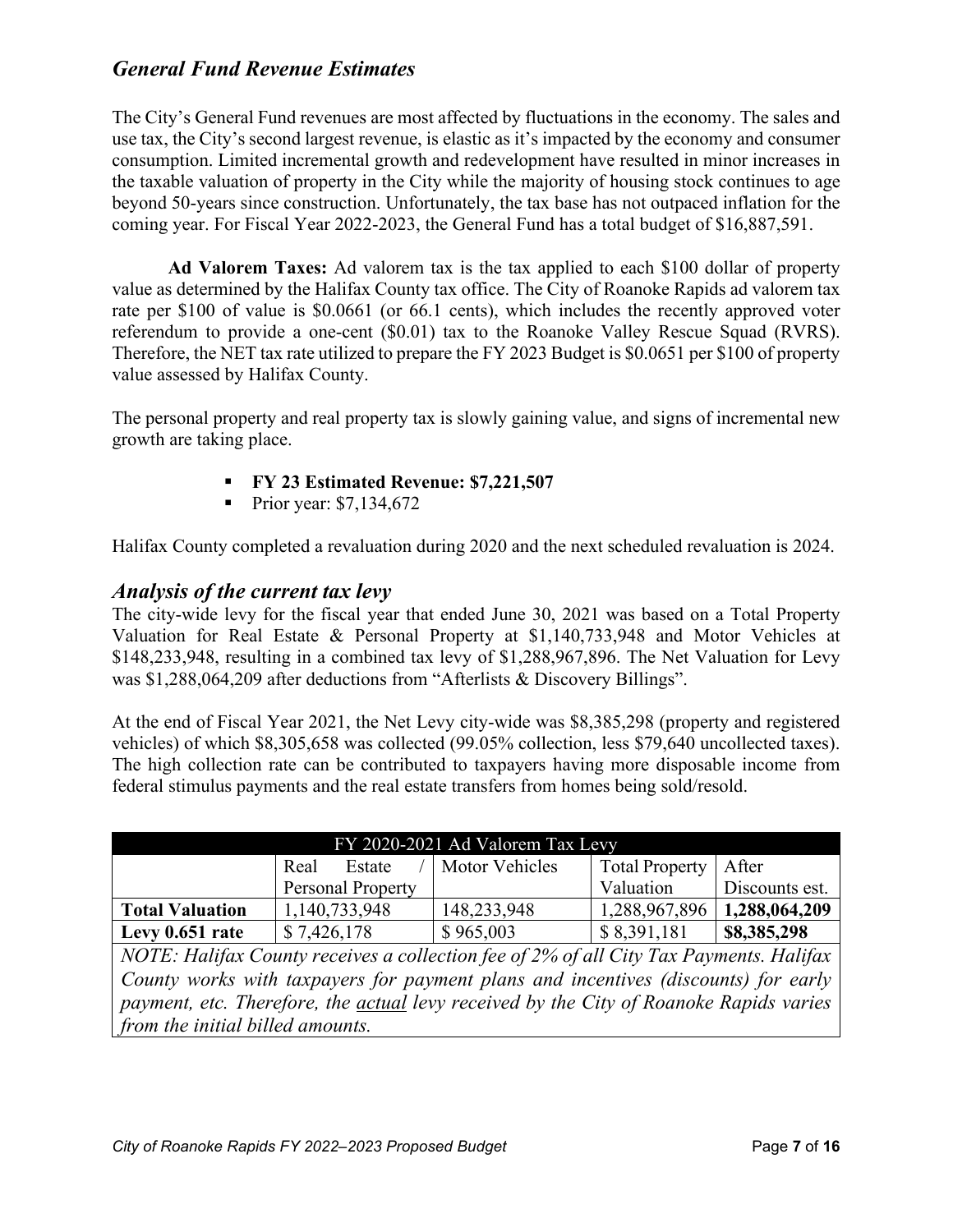| FY 2022-2023 Revenue Estimates for the City of Roanoke Rapids |    |                           |  |  |  |  |  |
|---------------------------------------------------------------|----|---------------------------|--|--|--|--|--|
| <b>Revenue Source</b>                                         |    | <b>Estimated Revenues</b> |  |  |  |  |  |
| 2022 Ad Valorem Taxes                                         | \$ | 7,221,507.00              |  |  |  |  |  |
| <b>Prior Years Ad Valorem Taxes &amp; Penalties</b>           | \$ | 96,000.00                 |  |  |  |  |  |
| Ad Valorem \$0.01 Tax for Rescue Squad                        | \$ | 85,000.00                 |  |  |  |  |  |
| Payments in Lieu of Taxes                                     | \$ | 40,000.00                 |  |  |  |  |  |
| <b>Credit &amp; Collections Lien Accounts</b>                 | \$ | 1,000.00                  |  |  |  |  |  |
| Motor Vehicle NC License, Tax and Tags                        | \$ | 870,024.00                |  |  |  |  |  |
| Lease Vehicles                                                | \$ | 27,500.00                 |  |  |  |  |  |
| <b>Business Registry Collections</b>                          | \$ | 4,000.00                  |  |  |  |  |  |
| <b>Powell Bill Street Allocations</b>                         | \$ | 487,000.00                |  |  |  |  |  |
| <b>Sales Tax</b>                                              | \$ | 3,845,000.00              |  |  |  |  |  |
| Solid Waste Disposal Tax                                      | \$ | 12,000.00                 |  |  |  |  |  |
| <b>ABC Profits</b>                                            | \$ | 50,000.00                 |  |  |  |  |  |
| <b>Christmas Parade</b>                                       | \$ | 14,000.00                 |  |  |  |  |  |
| <b>Police Grants and Donations</b>                            | \$ | 35,000.00                 |  |  |  |  |  |
| <b>Fire Grants and Donations</b>                              | \$ | 200.00                    |  |  |  |  |  |
| <b>Recreation Grants</b>                                      | \$ |                           |  |  |  |  |  |
| <b>Senior Center Grants and Donations</b>                     | \$ | 61,625.00                 |  |  |  |  |  |
| <b>Library Grants and Donations</b>                           | \$ | 26,600.00                 |  |  |  |  |  |
| Roanoke Canal Museum Grants and Donations                     | \$ | 23,030.00                 |  |  |  |  |  |
| Solid Waste User Fees and Penalties                           | \$ | 1,690,935.00              |  |  |  |  |  |
| <b>Court Costs</b>                                            | \$ | 2,200.00                  |  |  |  |  |  |
| <b>Animal Control</b>                                         | \$ | 500.00                    |  |  |  |  |  |
| <b>Inspection Fees</b>                                        | \$ | 114,680.00                |  |  |  |  |  |
| Lot Cutting Revenue                                           | \$ | 10,000.00                 |  |  |  |  |  |
| <b>Cemetery Revenue</b>                                       | \$ | 180,000.00                |  |  |  |  |  |
| <b>Recreation User Fees</b>                                   | \$ | 42,500.00                 |  |  |  |  |  |
| Roanoke Canal Museum Fees                                     | \$ | 2,500.00                  |  |  |  |  |  |
| <b>Community Center Receipts</b>                              | \$ | 35,000.00                 |  |  |  |  |  |
| Lease Revenue                                                 | \$ | 14,732.00                 |  |  |  |  |  |
| <b>Planning/Zoning Fees</b>                                   | \$ | 12,000.00                 |  |  |  |  |  |
| <b>Public Works Fees</b>                                      | \$ | 10,000.00                 |  |  |  |  |  |
| <b>Library User Fees</b>                                      | \$ | 6,425.00                  |  |  |  |  |  |
| <b>Utility Franchise Taxes</b>                                | \$ | 1,300,000.00              |  |  |  |  |  |
| Beer and Wine Tax                                             | \$ | 63,000.00                 |  |  |  |  |  |
| <b>Miscellaneous Grants</b>                                   | \$ |                           |  |  |  |  |  |
| <b>Miscellaneous Revenue</b>                                  | \$ | 13,050.00                 |  |  |  |  |  |
| Insurance Reimbursement                                       | \$ | 2,500.00                  |  |  |  |  |  |
| <b>Interest Earnings - General Fund</b>                       | \$ | 2,500.00                  |  |  |  |  |  |
| Sale of Wreck Reports                                         | \$ | 7,500.00                  |  |  |  |  |  |
| <b>Occupancy Tax</b>                                          | \$ | 4,100.00                  |  |  |  |  |  |
| Sale of Surplus Property                                      | \$ | 45,000.00                 |  |  |  |  |  |
| <b>Restitution</b>                                            | \$ | 300.00                    |  |  |  |  |  |
| Municipal Ordinance                                           | \$ | 25,000.00                 |  |  |  |  |  |
| <b>SUBTOTAL</b>                                               | \$ | 16,483,908.00             |  |  |  |  |  |
| <b>FUND BALANCE - REGULAR</b>                                 | \$ | 403,683.00                |  |  |  |  |  |
| <b>TOTAL GENERAL FUND REVENUES</b>                            | \$ | 16,887,591.00             |  |  |  |  |  |
|                                                               |    |                           |  |  |  |  |  |

*City of Roanoke Rapids FY 2022–2023 Proposed Budget* Page **8** of **16** Page **8** of **16**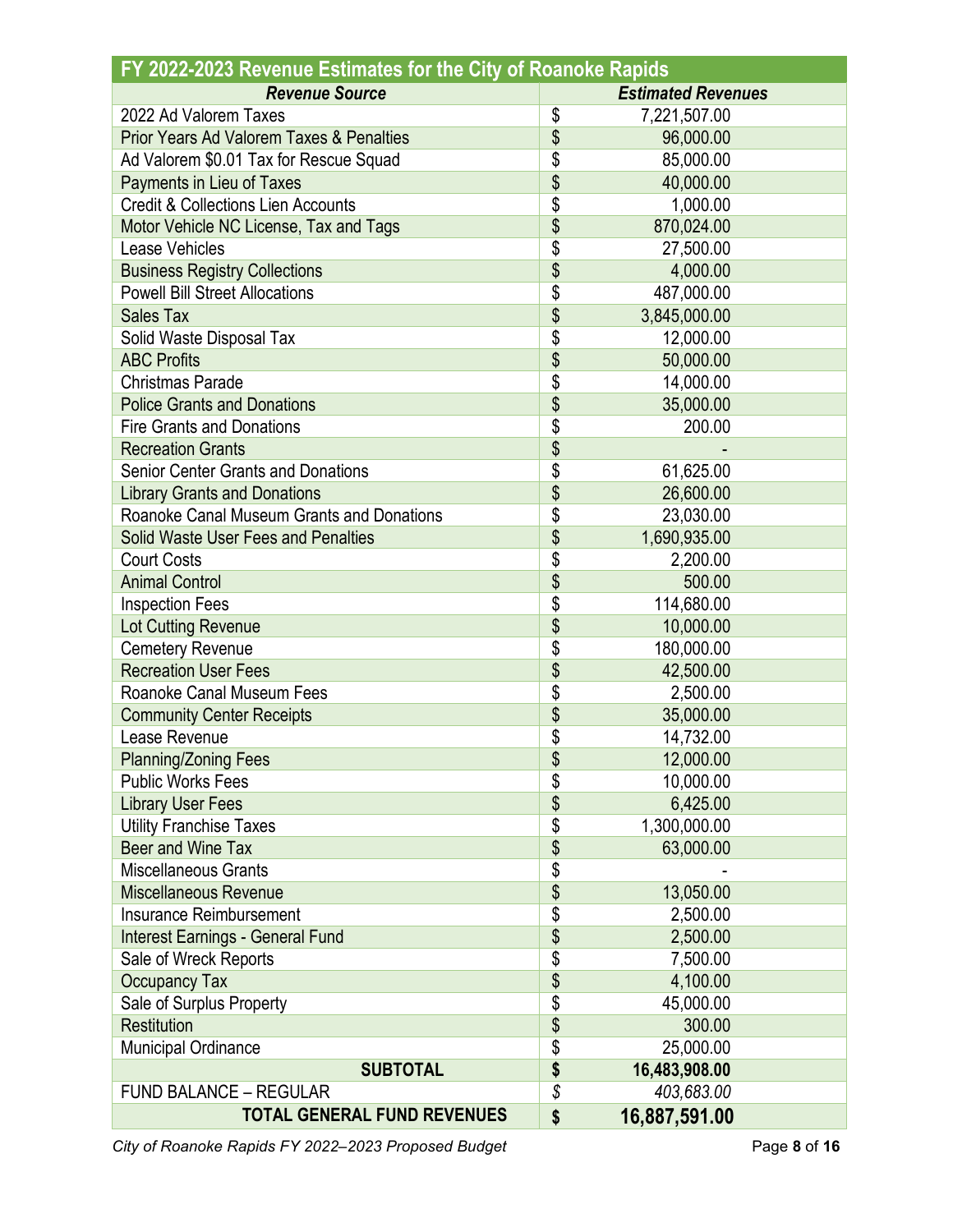# *Expenditures: Tax Supported Debt*

#### **Debt Service.**

During FY 2021-2022, the City of Roanoke Rapids satisfied two (2) debt instruments by making the final payment for the New Town Resource Center and the early pay-off of the 2017 Series B Bond Loan for the Music & Entertainment District "Roanoke Rapids Theatre." Budgeting for FY 2022-2023 includes an expenditure of **\$1,404,241.30** in currently obligated tax supported debt among six (6) financing instruments consisting of the annual payment on the 2017 "Series A" Bond Loan, which is projected to be \$952,136 and the remaining debt service payments for the FY will be \$452,105.50.

| FY 2022-2023 Tax Supported Debt                          |                  |                        |              |  |  |  |  |  |  |
|----------------------------------------------------------|------------------|------------------------|--------------|--|--|--|--|--|--|
| <b>Purpose</b>                                           | <b>Principal</b> | <i><b>Interest</b></i> | <b>TOTAL</b> |  |  |  |  |  |  |
|                                                          | (\$)             | (\$)                   | (\$)         |  |  |  |  |  |  |
| 2017 "A" Bond Loan (Theatre District)                    | 946,228.00       | 205,908.00             | 952,136.00   |  |  |  |  |  |  |
| 2021 FCB: (5) Police Durango SUVs, (1) Fire Dept. Pickup |                  |                        |              |  |  |  |  |  |  |
| <b>Truck</b>                                             | 37,062.00        | 3,800.00               | 40,862.00    |  |  |  |  |  |  |
| 2021 USDA: Electric Cooperative Program                  | 32,839.00        | 0.00                   | 32,839.00    |  |  |  |  |  |  |
| 2018 BB&T, Equipment                                     | 166,820.86       | 10,400.14              | 177,221.00   |  |  |  |  |  |  |
| 2016 BB&T, Equipment                                     | 104,797.78       | 1,865.22               | 106,663.00   |  |  |  |  |  |  |
| 2013 FCB, Fire Station 2 refi. USDA loan                 | 70,332.52        | \$24,188.48            | 94,521.00    |  |  |  |  |  |  |
| <b>FY 22-23 TOTALS</b>                                   | 1,158,080.02     | $246,161.28$   \$      | 1,404,241.30 |  |  |  |  |  |  |

#### **Long-Term Schedule of Tax-Supported Debt (current obligations).**

The following Table entitled "Long-Term Schedule of Tax Supported Debt" reflects the financial obligations, or debts encumbered by the City of Roanoke Rapids in prior fiscal years. As you can see, if the City does not take on any additional debts, then in year 2033, the City will have zero debt payments. *Is this likely?* No, it is realistic to expect the City to choose debt financing instruments to fund capital projects and equipment into the future. North Carolina General Statutes limit the amount of general obligation debt that a unit of government can issue to eight percent (8%) of the total assessed value of taxable property located within the government's boundaries.

| Long-Term Schedule of Tax-Supported Debt (current obligations) |    |                  |               |                 |              |              |                                    |                |
|----------------------------------------------------------------|----|------------------|---------------|-----------------|--------------|--------------|------------------------------------|----------------|
| Fiscal Year (FY)                                               |    | <b>Principal</b> |               | <b>Interest</b> | <b>TOTAL</b> |              | <b>Difference</b><br>from Prior FY |                |
| 2021-2022                                                      | \$ | 1,153,442.45     | \$            | 275,072.85      | \$           | 1,428,515.30 |                                    |                |
| 2022-2023                                                      | \$ | 1,158,080.02     | $\mathbf{\$}$ | 246,161.28      | \$           | 1,404,241.30 | \$                                 | (24, 274.00)   |
| 2023-2024                                                      | \$ | 1,080,565.04     | \$            | 217,013.26      | \$           | 1,297,578.30 | \$                                 | (106, 663.00)  |
| 2024-2025                                                      | \$ | 898,521.10       | \$            | 188,997.20      | \$           | 1,087,518.30 | \$                                 | (210,060.00)   |
| 2025-2026                                                      | \$ | 921,849.78       | \$            | 165,668.52      | \$           | 1,087,518.30 | \$                                 |                |
| 2026-2027                                                      | \$ | 904,924.87       | \$            | 141,731.93      | \$           | 1,046,656.80 | \$                                 | (40.861.50)    |
| 2027-2028                                                      | \$ | 928,474.67       | \$            | 118,182.13      | \$           | 1,046,656.80 | \$                                 |                |
| 2028-2029                                                      | \$ | 952,638.71       | \$            | 94,018.09       | \$           | 1,046,656.80 | \$                                 |                |
| 2029-2030                                                      | \$ | 977,433.13       | \$            | 69,223.67       | \$           | 1,046,656.80 | \$                                 |                |
| 2030-2031                                                      | \$ | 1,002,874.13     | \$            | 43,782.67       | \$           | 1,046,656.80 | \$                                 |                |
| 2031-2032                                                      | \$ | 1,028,978.99     | \$            | 17,677.81       | \$           | 1,046,656.80 | \$                                 |                |
| 2032-2033                                                      | \$ |                  |               |                 |              |              | \$                                 | (1,046,656.80) |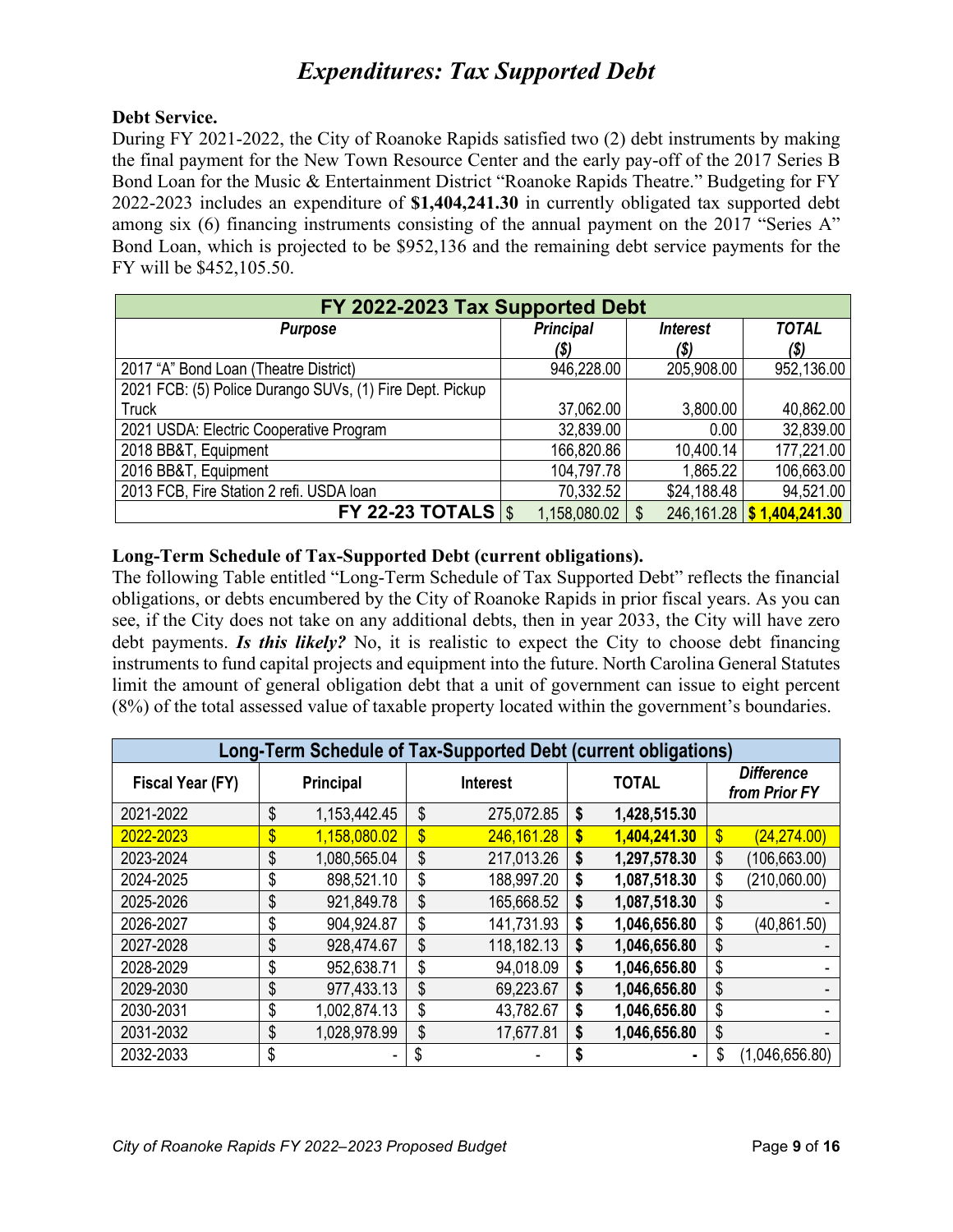# *General Fund Expenditures: Government Services Summary*

**General Government and Administration**. Because the City is a service provider, personnel costs are our greatest expenditure. The proposed budget does not include a cost of living/merit increase or bonuses for City employees but does include a \$250 holiday bonus for all full-time employees. Benefits costs have increased due to retirement contribution percentage increases mandated by the State Treasurer's Office. Funding has been requested to continue the City's longevity program and a  $401(k)$  supplemental compensation program of  $3\%$  for non-law enforcement personnel. Another item provided for in the proposed budget is an increase in employee health insurance premiums with most all the same plan benefits, the net increase is due to the rising costs of elective dependent coverage. In the near future, the City should consider amendments to the shared costs to keep employee coverage at 100% funded by City.

The General Government and Administration budget totals **\$3,760,671** (or **22.27%** of general fund budget) and includes *legislative, general government, administration, human relations, elections, finance, information systems, revenue collections, legal, miscellaneous contributions, debt service, and capital reserve departmental budgets.* 

**Police.** The proposed budget for the department is **\$3,894,147** (or **23.06%** of general fund budget). Two of frozen positions requested for funding are not allocated. During FY21-22, two (2) positions were funded that were previously not. Chief Martin is hopeful that the salary adjustments to increase starting pay for police officer will aid in recruitment to fill vacancies. Two (2) funded positions remain open per Chief Martin due to the lack of qualified candidates within the Police Department. City Manager recommends opening the employment opportunity to potential candidates from external agencies. With the adjustments made during FY21-22, the department should be able to provide acceptable service levels for traffic safety, investigations, security, and community policing.

**Fire.** The proposed budget for the department is **\$2,253,758** (or **13.35%** of general fund budget). The department will be able to maintain service levels for fire prevention, fire response and first responder activities. Reductions were made in training, equipment, and career development budget lines.

**Public Works.** The proposed budget for all facets of Public Works is **\$4,626,151** (or **27.39%** of general fund budget). It does not include any capital items/equipment or street resurfacing funding but does fund minor street repairs and patching. Three positions total in Street Department remain unfunded.

**Parks and Recreation.** The proposed budget for all departments under Parks and Recreation is **\$1,795,822** (or **10.63%** of general fund budget). Funding is provided to maintain operations at the Aquatic Center while recommending the outdoor pool remain open and reducing part-time staff in other operations. There are no major project grants included. Funding for the Library may continue to increase with grants, State aid and donations. Funding for inmate labor is included.

**Planning and Development.** The proposed budget for the department is **\$557,043** (or **3.30%** of general fund budget). Minimal funding was provided for expenses related to future demolition needs.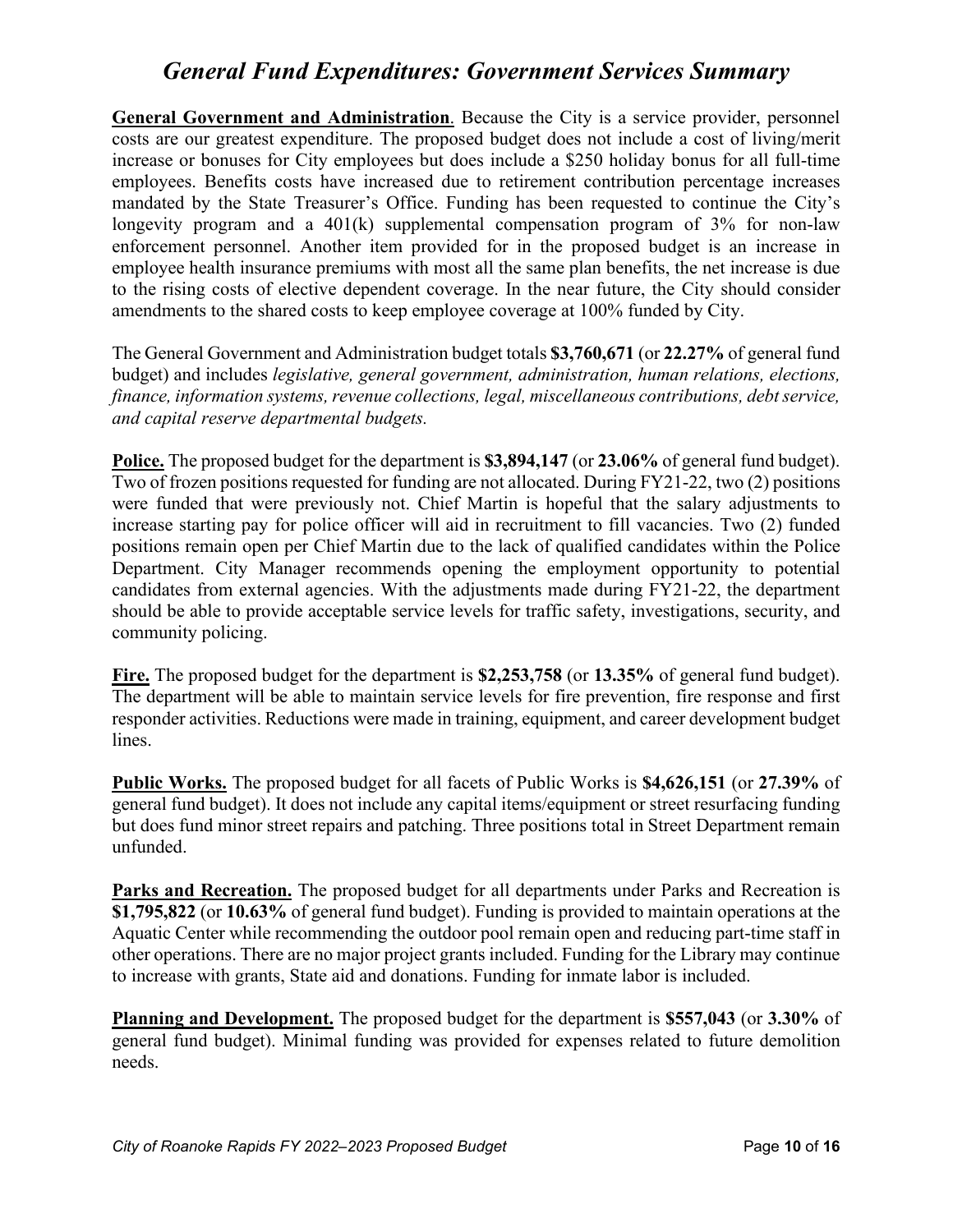| Comparison of FY 22-23 Proposed Budget to FY 21-22 Budget (original)                     |              |                                  |                             |              |                                           |                             |  |
|------------------------------------------------------------------------------------------|--------------|----------------------------------|-----------------------------|--------------|-------------------------------------------|-----------------------------|--|
|                                                                                          | FY 2022-2023 |                                  |                             |              | FY 2021-2022                              |                             |  |
| <b>Government Service</b>                                                                |              | <b>Proposed</b><br><b>Budget</b> | % of Total<br><b>Budget</b> |              | <b>Adopted</b><br><b>Budget (initial)</b> | % of Total<br><b>Budget</b> |  |
| <b>General Government</b>                                                                | \$           | 3,760,671                        | 22.27%                      | $\mathbb{S}$ | 4,314,052                                 | 27.22%                      |  |
| Public Works                                                                             | \$           | 4,626,151                        | 27.39%                      | \$           | 3,995,628                                 | 25.21%                      |  |
| Police                                                                                   | \$           | 3,894,147                        | 23.06%                      | \$           | 3,272,667                                 | 20.65%                      |  |
| Planning                                                                                 | \$           | 557,043                          | 3.30%                       | \$           | 531,172                                   | 3.35%                       |  |
| Fire                                                                                     | \$           | 2,253,758                        | 13.35%                      | \$           | 2,072,347                                 | 13.07%                      |  |
| Parks & Recreation                                                                       | \$           | 1,795,822                        | 10.63%                      | \$           | 1,664,387                                 | 10.50%                      |  |
|                                                                                          | S            | 16,887,591                       | 100%                        | S            | 15,850,253                                | 100%                        |  |
|                                                                                          |              |                                  |                             |              |                                           |                             |  |
| FY 22-23 Proposed Budget represents an increase of \$921,243, or 5.81% increase compared |              |                                  |                             |              |                                           |                             |  |
| to the FY 21-22 Adopted Budget.                                                          |              |                                  |                             |              |                                           |                             |  |

Graphic representation of the FY 2022-2023 Proposed General Fund Allocations by Department.

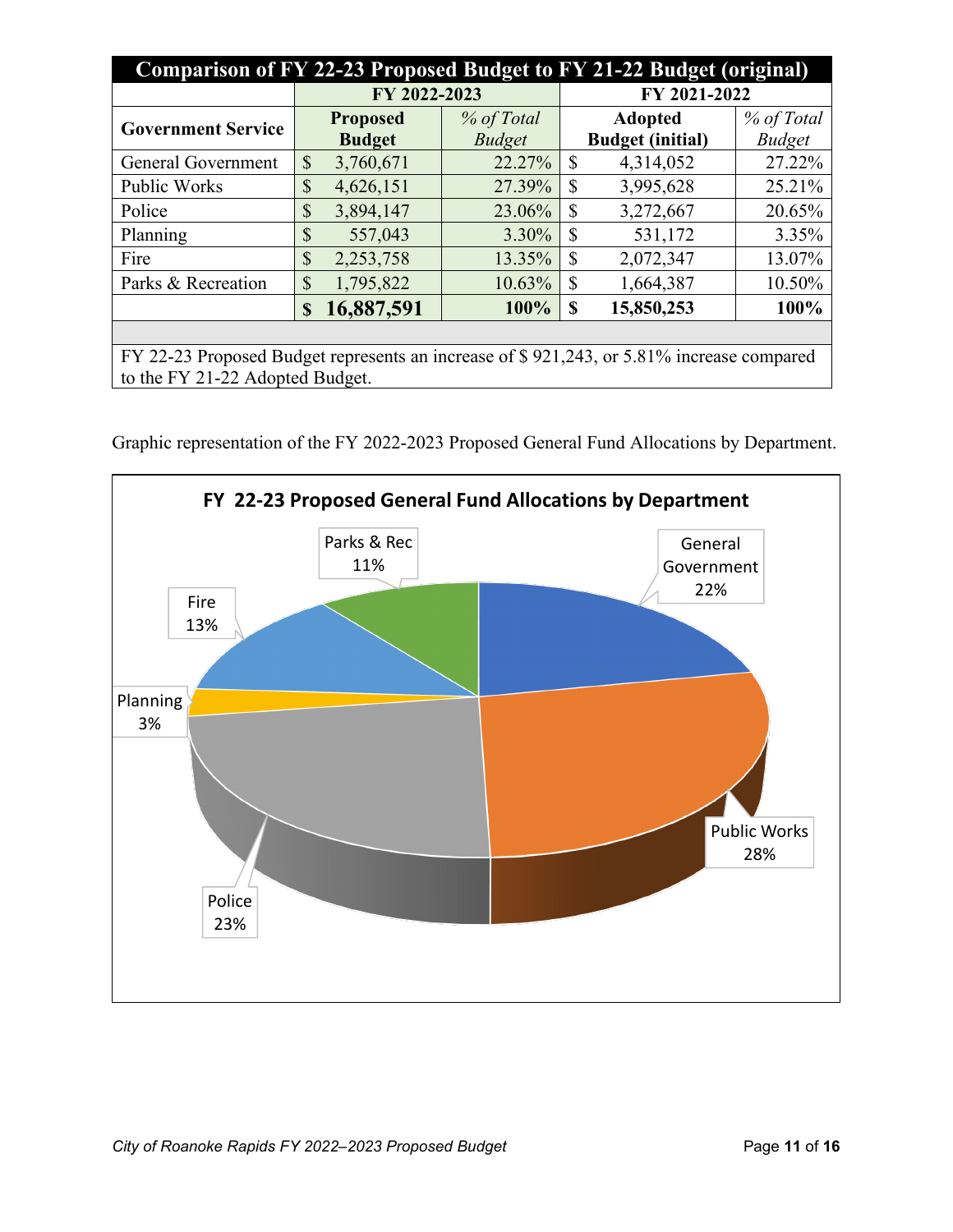| FY 2022-2023 Proposed Budget General Fund Allocations<br>by Department Requested and City Manager Recommended Amounts |                                       |                                    |                          |              |  |  |  |  |
|-----------------------------------------------------------------------------------------------------------------------|---------------------------------------|------------------------------------|--------------------------|--------------|--|--|--|--|
| <b>Department   Division</b>                                                                                          | <b>Department</b><br><b>Requested</b> | <b>City Manager</b><br>Recommended | \$ Difference            | % Difference |  |  |  |  |
| Legislative                                                                                                           | 53,684                                | 53,686                             | 2                        | $0\%$        |  |  |  |  |
| <b>General Government</b>                                                                                             | 2,196,468                             | 1,033,605                          | 1,162,863<br>÷,          | $-53%$       |  |  |  |  |
| Administrative                                                                                                        | 233,544                               | 232,546                            | $-998$                   | 0%           |  |  |  |  |
| <b>Human Resources</b>                                                                                                | 233,043                               | 177,558                            | 55,485                   | $-24%$       |  |  |  |  |
| Main Street Development                                                                                               | 61,121                                | 62,624                             | 1,503                    | 2%           |  |  |  |  |
| Elections                                                                                                             | 3,000                                 | 3,000                              | 0                        | 0%           |  |  |  |  |
| Finance                                                                                                               | 356,515                               | 337,765                            | 18,750<br>$\blacksquare$ | $-5%$        |  |  |  |  |
| <b>Information Systems</b>                                                                                            | 48,400                                | 40,500                             | $-7,900$                 | $-16%$       |  |  |  |  |
| <b>Revenue Collections</b>                                                                                            | 299,143                               | 298,643                            | $-500$                   | 0%           |  |  |  |  |
| Legal                                                                                                                 | 25,000                                | 30,000                             | 5,000                    | 20 %         |  |  |  |  |
| Planning                                                                                                              | 625,942                               | 557,043                            | $-68,899$                | $-11%$       |  |  |  |  |
| <b>Government Buildings</b>                                                                                           | 110,326                               | 91,526                             | 18,800                   | $-17%$       |  |  |  |  |
| Police                                                                                                                | 3,793,536                             | 3,894,147                          | 100,611                  | 3%           |  |  |  |  |
| Fire                                                                                                                  | 2,274,058                             | 2,253,758                          | 20,300                   | 1%           |  |  |  |  |
| <b>Public Works</b>                                                                                                   | 586,359                               | 537,850                            | 48,509                   | 8 %          |  |  |  |  |
| <b>Central Garage</b>                                                                                                 | 331,503                               | 324,103                            | $-7,400$                 | $-2%$        |  |  |  |  |
| <b>Street</b>                                                                                                         | 2,116,606                             | 1,389,275                          | $-727,331$               | $-34%$       |  |  |  |  |
| Solid Waste                                                                                                           | 909,288                               | 864,632                            | 44,656                   | $-5%$        |  |  |  |  |
| Refuse                                                                                                                | 540,414                               | 582,995                            | 42,581                   | 8%           |  |  |  |  |
| <b>TJ Davis Recreation</b>                                                                                            | 451,729                               | 358,341                            | 93,388                   | $-21%$       |  |  |  |  |
| <b>Aquatic Center</b>                                                                                                 | 227,296                               | 208,746                            | 18,550                   | $-8%$        |  |  |  |  |
| Parks                                                                                                                 | 688,959                               | 589,204                            | 99,755                   | $-14%$       |  |  |  |  |
| <b>Chaloner Recreation</b>                                                                                            | 87,650                                | 81,100                             | $-6,550$                 | $-7%$        |  |  |  |  |
| Jo Story Senior Center                                                                                                | 130,309                               | 113,559                            | 16,750                   | 13 %         |  |  |  |  |
| <b>Transportation Grant</b>                                                                                           | 22,720                                | 22,445                             | $-275$                   | $-1%$        |  |  |  |  |
| <b>Andrews Meeting Hall</b>                                                                                           | 10,800                                | 8,800                              | 2,000                    | 19 %         |  |  |  |  |
| Miscellaneous Grants                                                                                                  | 30,000                                | 30,000                             | 0                        | $0\%$        |  |  |  |  |
| <b>Community Center</b>                                                                                               | 61,148                                | 48,218                             | 12,930                   | 21 %         |  |  |  |  |
| Library                                                                                                               | 340,597                               | 276,894                            | 63,703                   | 19 %         |  |  |  |  |
| Cemetery                                                                                                              | 193,703                               | 177,703                            | 16,000                   | 8 %          |  |  |  |  |
| <b>Property Maintenance</b>                                                                                           | 683,067                               | 658,067                            | 25,000                   | 4%           |  |  |  |  |
| Misc/Cont. RVRS 1-cent                                                                                                | 120,000                               | 85,000                             | 35,000                   | 29 %         |  |  |  |  |
| Roanoke Canal Museum                                                                                                  | 115,027                               | 58,515                             | 56,512                   | $-49%$       |  |  |  |  |
| Transfers (Required)                                                                                                  | 952,140                               | 952,137                            | $\mathcal{S}$<br>L,      | 0%           |  |  |  |  |
| <b>Debt Service</b>                                                                                                   | 453,606                               | 453,607                            | $\overline{c}$           | $0\%$        |  |  |  |  |
| <b>Capital Reserve</b>                                                                                                | 500                                   | 0                                  | 500<br>÷.                | 100 %        |  |  |  |  |
| <b>TOTAL GENERAL FUND</b><br><b>EXPENDITURES</b>                                                                      | \$19,367,199                          | \$16,887,591                       | 2,479,608                | 13 %         |  |  |  |  |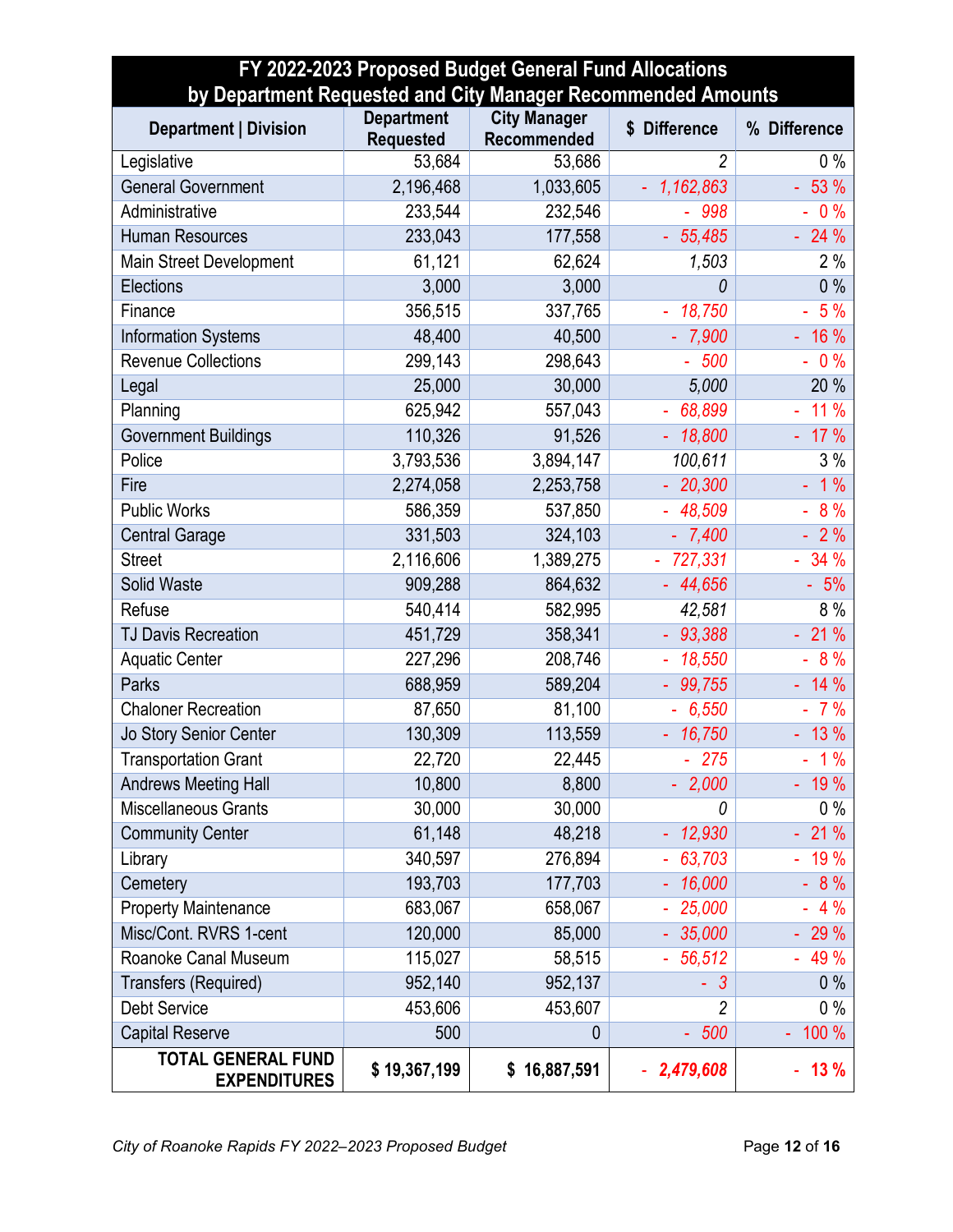### *Closing Summary*

The Fiscal Year 2022-2023 Budget is balanced in accordance with the Local Government Budget and Fiscal Control Act. We have attempted to address maintaining minimum service levels while maintaining our current tax rates. As always, we will continue to explore ways we can minimize our costs and improve efficiencies.

Many of our departments, especially Public Works, Police and Fire, have major capital needs that have been delayed over the years and will need to be seriously considered for resourcing in future years. Infrastructure maintenance and upgrades, especially street repairs, need to be programmed for funding as well. Also, continued minimum department manning and the inability to offer meaningful starting salaries or increases will have an impact on recruitment and retention of City employees.

I hope we will be able to use American Rescue Plan Act (ARPA) funds to invest in the transformation and growth of our community in order to compete with other cities and towns. The ARPA funds will allow the City to move forward with innovations and improvements in technology to become more efficient and cost-effective. This can be realized using ARPA funds to pay for the significant initial development costs.

I would like to thank the City Administration staff for their efforts in preparing this proposed budget. As always, I offer a special "thank you" to Staff who worked hard to provide the financial information needed to prepare this proposed budget.

Despite the immediate funding challenges the City of Roanoke Rapids faces, I remain confident and hopeful that the City will overcome these immediate challenges with innovation, technology, and engaging employees in quality services.

# *Budget Adoption*

The City of Roanoke Rapids' annual operating budget is adopted by ordinance in accordance with the North Carolina Local Government Budget and Fiscal Control Act (LGBFCA) which states that estimated revenues and appropriated fund balances equal appropriations. The budget is developed on a cash basis, including only expenditures and revenues expected to be realized during the fiscal year. State statute also sets the fiscal year as beginning July 1 and ending June 30; therefore, the City Council must adopt a budget prior to July  $1<sup>st</sup>$  of each year.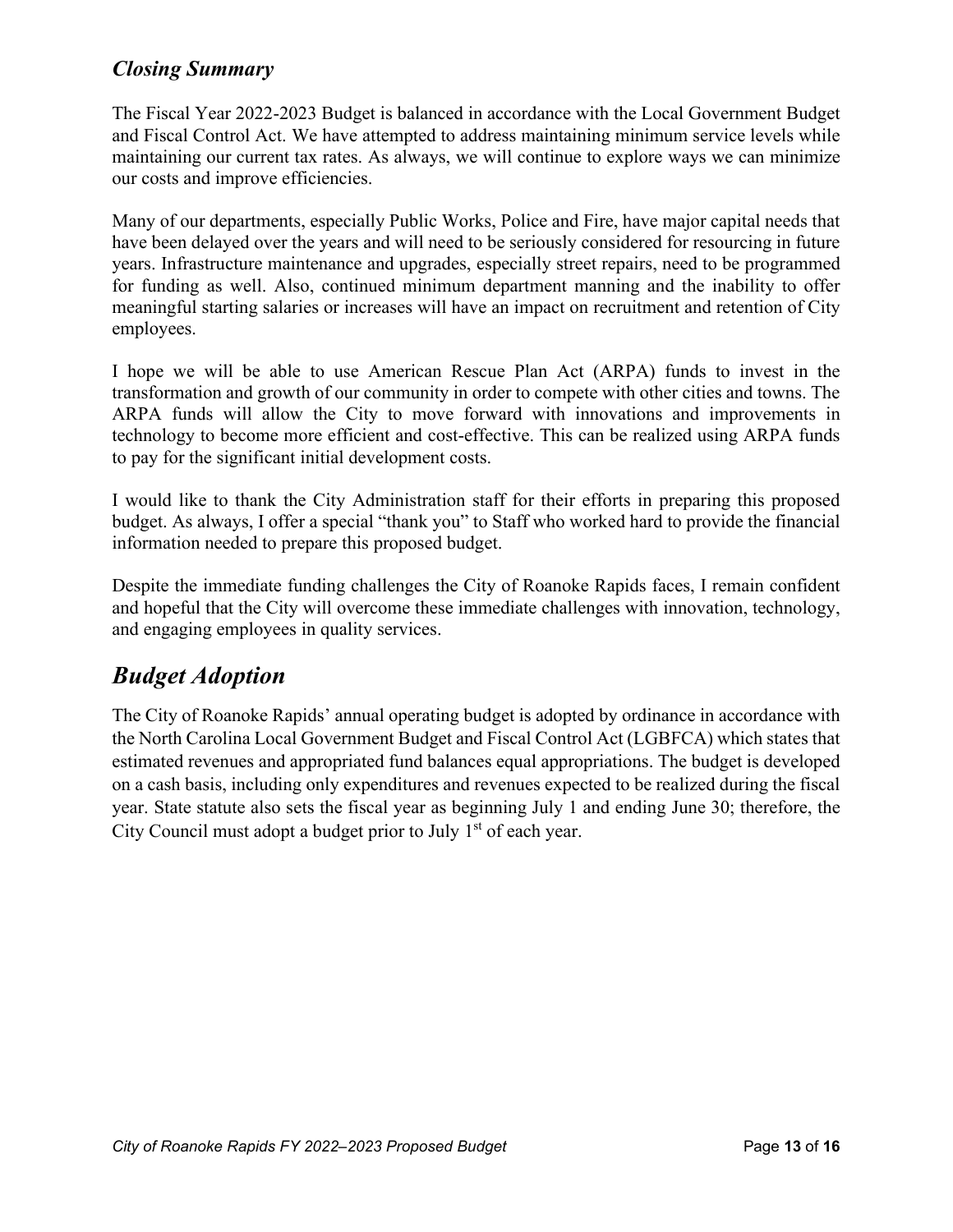# *APPENDIX: Budget Guide*

The FY 2022-2023 Budget has been prepared in a reader friendly, program-oriented budget format. The following summary provides information on how the reader might best understand the budget by first explaining the format of the budget.

The budget describes recommended City services and revenue sources proposed for the fiscal year beginning July 1, 2022 and ending June 30, 2023. Adopting an annual budget is one of the most important tasks the Mayor and City Council undertake each year. Indeed, it is the single most important policy document that the Mayor and Council will approve. It is through the adoption and implementation of the budget that the interests and values of our community are translated into plans for and the service delivery of programs, projects, services, and resources intended to benefit the citizens of Roanoke Rapids.

#### **BASIS OF BUDGETING**

In accordance with the North Carolina General Statutes, the City is required to budget and account for its funds on the modified accrual basis of accounting. Under this method, revenues are recognized in the accounting period in which they become available. Expenditures are recognized in the accounting period in which the goods and services are received (except for unmatured interest on general long-term debt, which is recognized when due). The City's accounting records for general governmental operations are reported on the modified accrual basis. Enterprise and pension trust operations are reported on the accrual basis.

The General Statutes also provide for balanced project ordinances for the life of the projects, including both capital and grant activities, which are expected to extend beyond the end of the fiscal year. The budgeted appropriations for capital and grant projects do not lapse until the completion of the project, while appropriations for funds that adopt annual budgets lapse at the end of the fiscal year.

In keeping with state law, the budget is prepared and accounted for on a modified accrual basis for the general fund, enterprise funds, and the Powell Bill fund. All other funds, including capital project and grant funds adopt multi-year budgets.

In keeping with Generally Accepted Accounting Principles (GAAP), financial statements for proprietary funds are prepared on a full accrual basis. A reconciliation of the full accrual basis to modified accrual basis (budgetary basis) is included in the annual financial statements for enterprise funds.

#### **Budget Structure**

Fund Accounting, required for governmental units, is the style of accounting used to segregate and account for restricted resources. The City of Roanoke Rapids develops its source and use of funds estimates contained in the annual budget in a manner that follows general accepted accounting principles (GAAP). The budget is organized based on funds, each of which is considered a separate budgetary and accounting entity. Governmental resources are accounted for in individual funds based upon the purposes for which they are to be spent.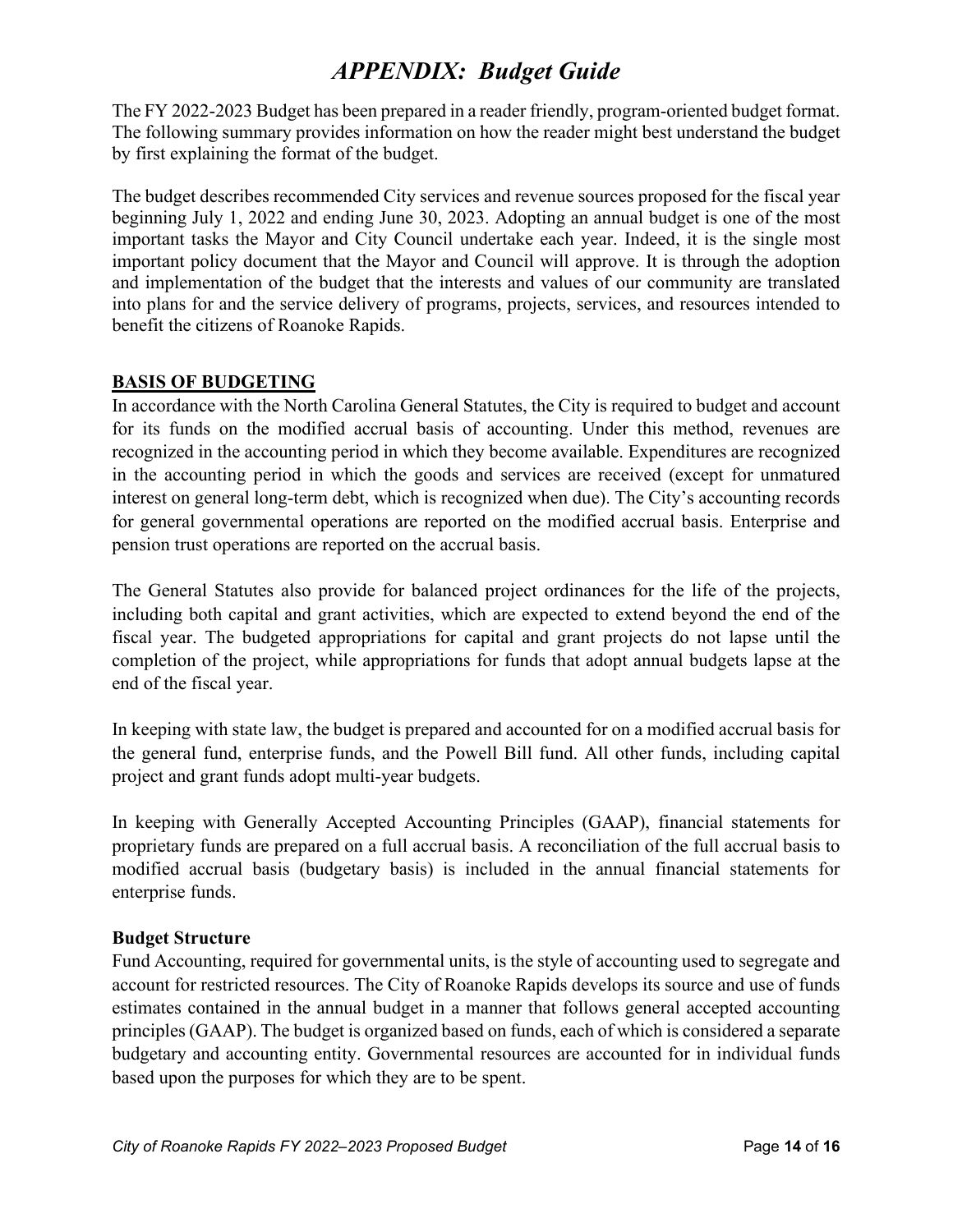The primary focuses of most budget documents are the revenue and expenditure appropriations. The City's operating expenditures are organized into the following hierarchy: Funds, Departments, Categories and Line Items. To better understand the budget documents, the terms in the City's financial structure should be understood.

#### **DEPARTMENTAL EXPENDITURE CATEGORIES**

Each department is broken down into four categories:

- A. Personnel Services includes salaries and wages (full-time and part-time), pensions, health insurance, longevity, merit and other fringe benefits.
- B. Operating pertains to the daily operations that provide basic governmental services such as supplies, utilities, materials, and travel.
- C. Debt Service includes appropriated principal and interest payments for any outstanding debt within each funds department.
- D. Capital Outlay includes funds for the purchase of equipment, land or other fixed assets valued at more than \$1,000 with a lifespan of at least 5-years.

#### **LINE ITEMS**

Each budget consists of individual line items which identify specific expenditures and revenues. Line items are the most detailed way to list budget information.

#### **BUDGET AMENDMENTS**

Throughout the fiscal year, adjustments to the original budget ordinance may become necessary to meet changing circumstances, better carry out planned programs and provide for new Council initiatives. Two types of changes can occur – budget amendments and **budget transfers**. Such changes are required at the line-item level of the budget underlying the budget ordinance.

A budget amendment increases or decreases the revenue and expenditures of an appropriated fund (this may involve decreases or increases in revenue and expenditures or shifting of monies between funds). Budget amendments, in accordance with North Carolina Statute 159-15, require the approval of City Council. Amendment requests are submitted to the Finance Department and approved by the City Manager prior to submittal to City Council.

#### **BUDGET TRANSFERS**

A budget transfer changes line-item appropriations within a particular fund without changing the fund total. Interdepartmental budget transfers are prepared by the Department Directors. All transfer actions are reviewed and approved by both the Finance Director and the City Manager.

#### **BUDGET CALENDAR**

With new leadership in place at the close of FY 2022 and the start of FY 2023, the City Administration desires to improve the budgeting process with advance planning for FY 2024. to begin early in the fiscal year.

Early in the fiscal year, the city should consider development/review of a Capital Improvements Program (such as a five- or ten- year planning document) and distribute the annual operating budget instructions and forms to Department Directors.

*City of Roanoke Rapids FY 2022–2023 Proposed Budget* Page 15 of 16